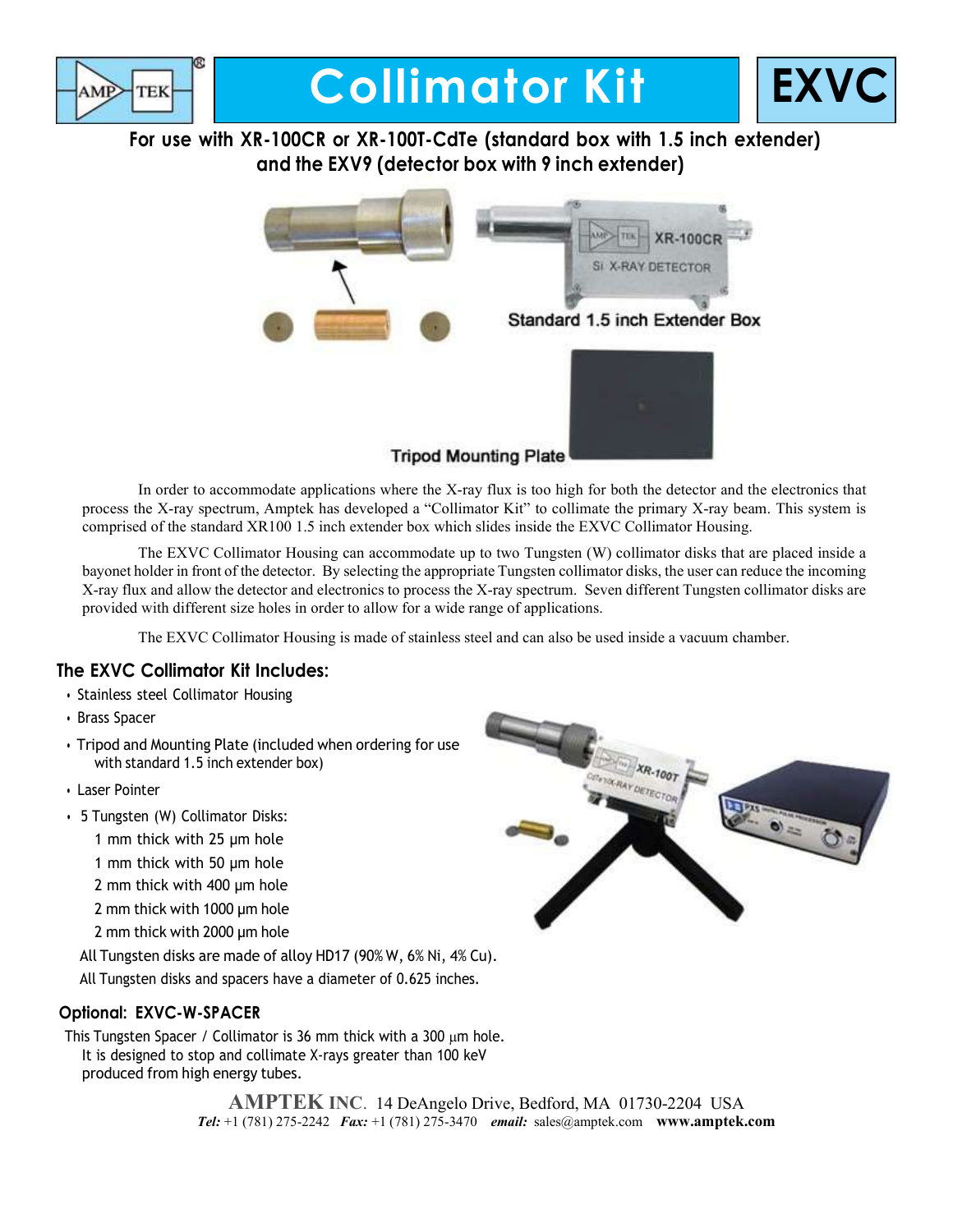## EXVC Collimator Kit for use with XR-100CR or XR-100T-CdTe (1.5 inch extender) Mechanical Dimensions



\*Dimension shown is to Be Window at assembly Actual dimension to Detector element varies with type (CR, CdTe...) Refer to Detector data sheet

## EXVC Collimator Kit for use with XR-100CR and XR-100T-CdTe with EXV9

### Mechanical Dimensions



Ordering note: When ordering, please specify the size of your detector box (standard box with 1.5 inch extender or EXV9 box with 9 inch extender). The O-ring component of the collimator kits are different depending on the size of the detector box.